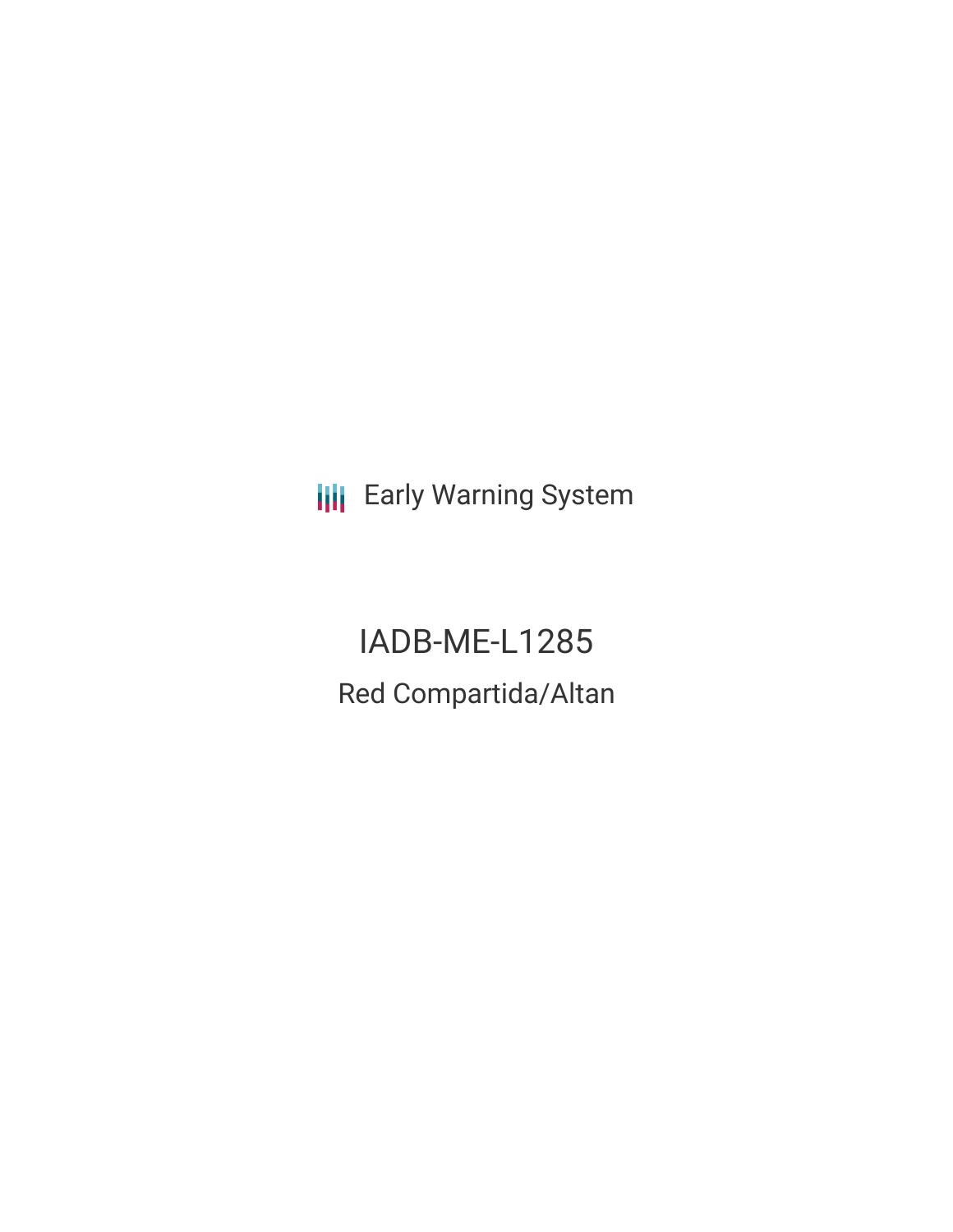| <b>Countries</b>               | Mexico                                 |
|--------------------------------|----------------------------------------|
| <b>Financial Institutions</b>  | Inter-American Development Bank (IADB) |
| <b>Status</b>                  | Approved                               |
| <b>Bank Risk Rating</b>        | U                                      |
| <b>Voting Date</b>             | 2018-04-24                             |
| <b>Borrower</b>                | Altán                                  |
| <b>Sectors</b>                 | Infrastructure                         |
| <b>Investment Type(s)</b>      | Loan                                   |
| <b>Investment Amount (USD)</b> | \$25.00 million                        |
| <b>Loan Amount (USD)</b>       | \$25.00 million                        |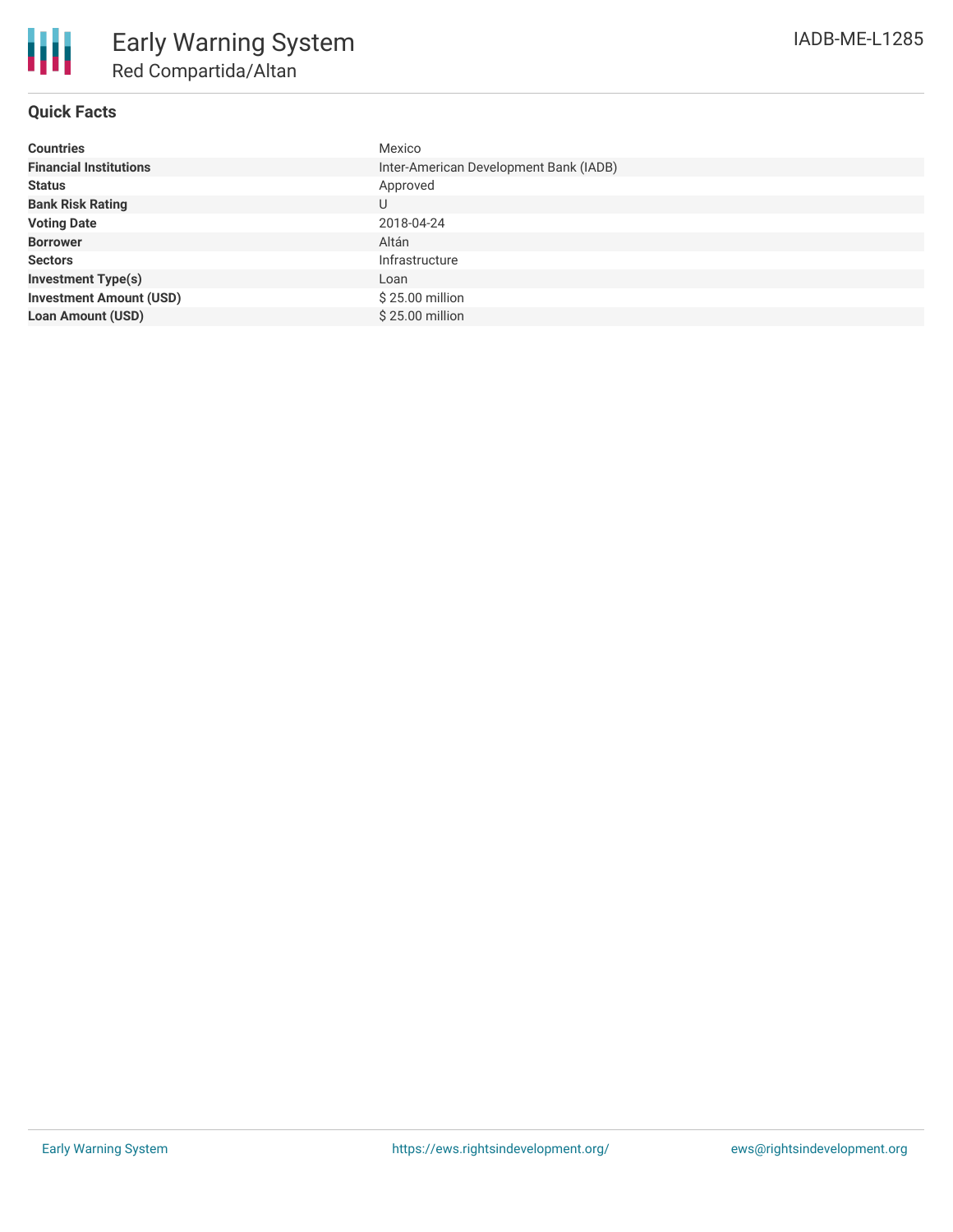

## **Project Description**

The Inter-American Development Bank has released little information on this project as of the time of writing. On its website, the Bank states that this project will lead to the design, installation, deployment, operation, maintenance, and update of a national neutral wholesale mobile telecommunications network (Red Compartida).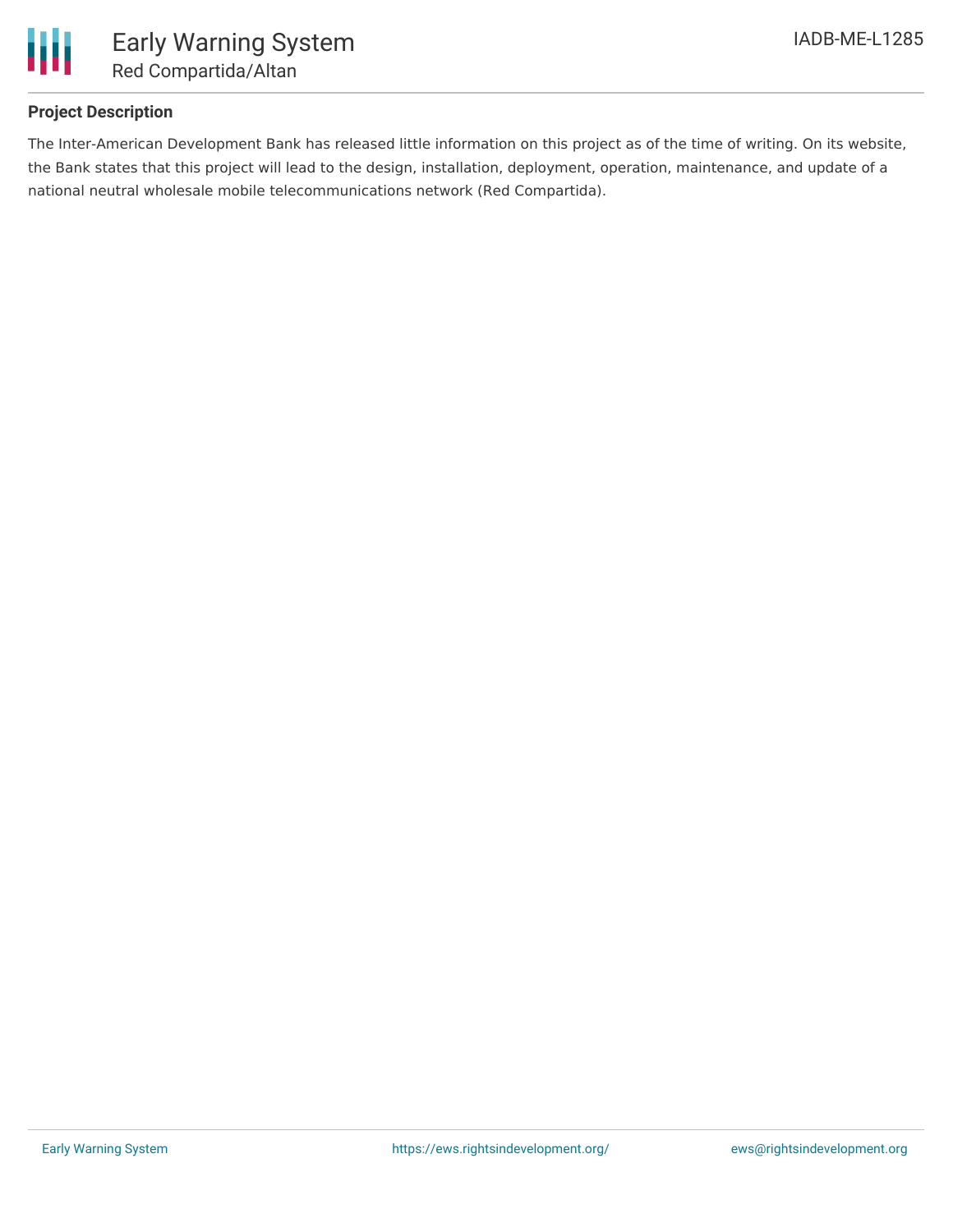Red Compartida/Altan

## **Investment Description**

Ш

• Inter-American Development Bank (IADB)

The Inter-American Development Bank Group will provide up to US\$75 million in long-term debt financing to Altán.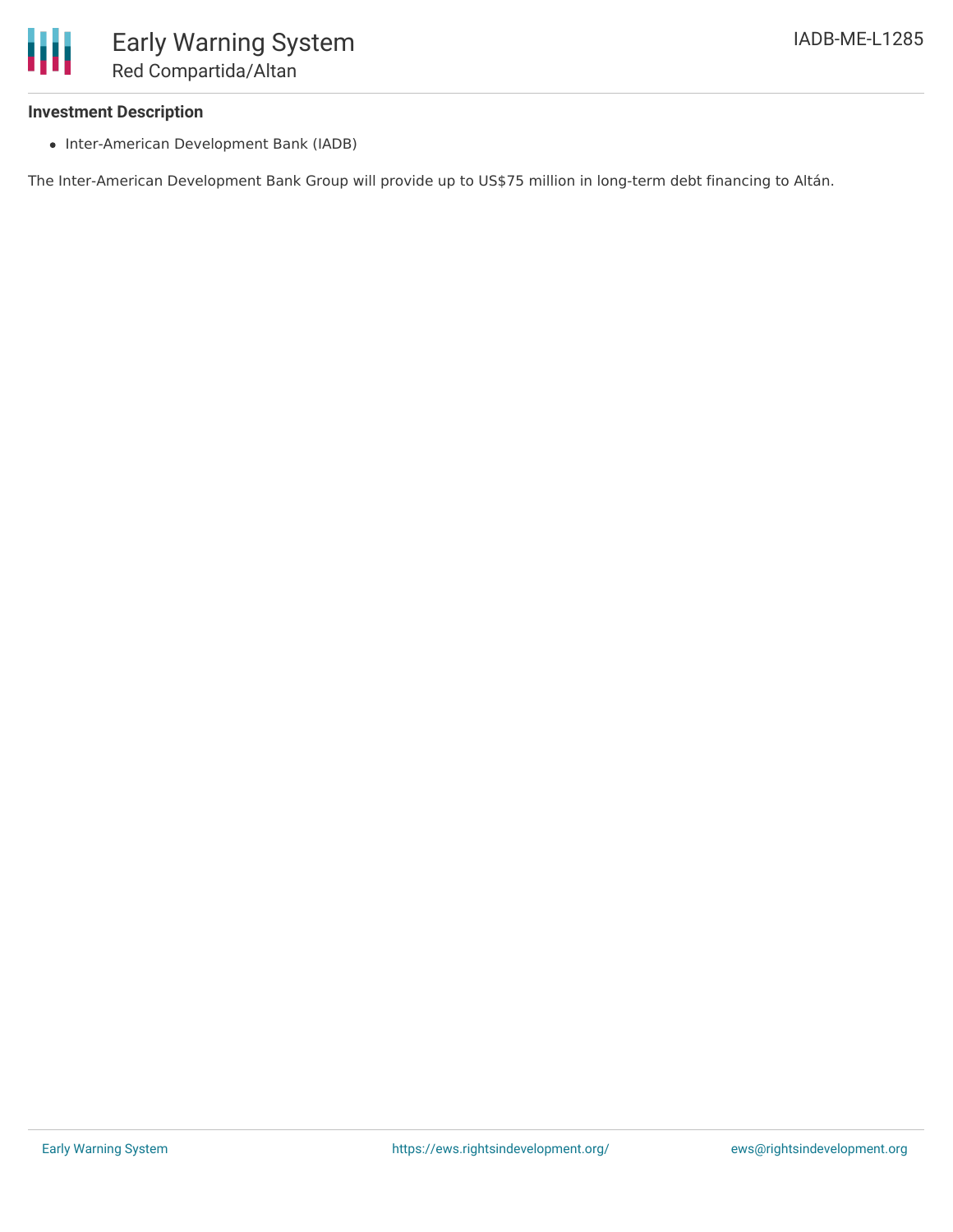

| <b>Private Actor 1</b>   | <b>Private Actor</b><br>* Role | <b>Private Actor</b><br>Sector | <b>Relation</b>          | <b>Private Actor 2</b>          | <b>Private Actor</b><br>2 Role | <b>Private Actor</b><br>2 Sector |  |
|--------------------------|--------------------------------|--------------------------------|--------------------------|---------------------------------|--------------------------------|----------------------------------|--|
| $\overline{\phantom{0}}$ |                                | $\overline{\phantom{a}}$       | $\overline{\phantom{0}}$ | Altán Redes de S.A.P.I. de C.V. | Client                         | $\overline{\phantom{0}}$         |  |